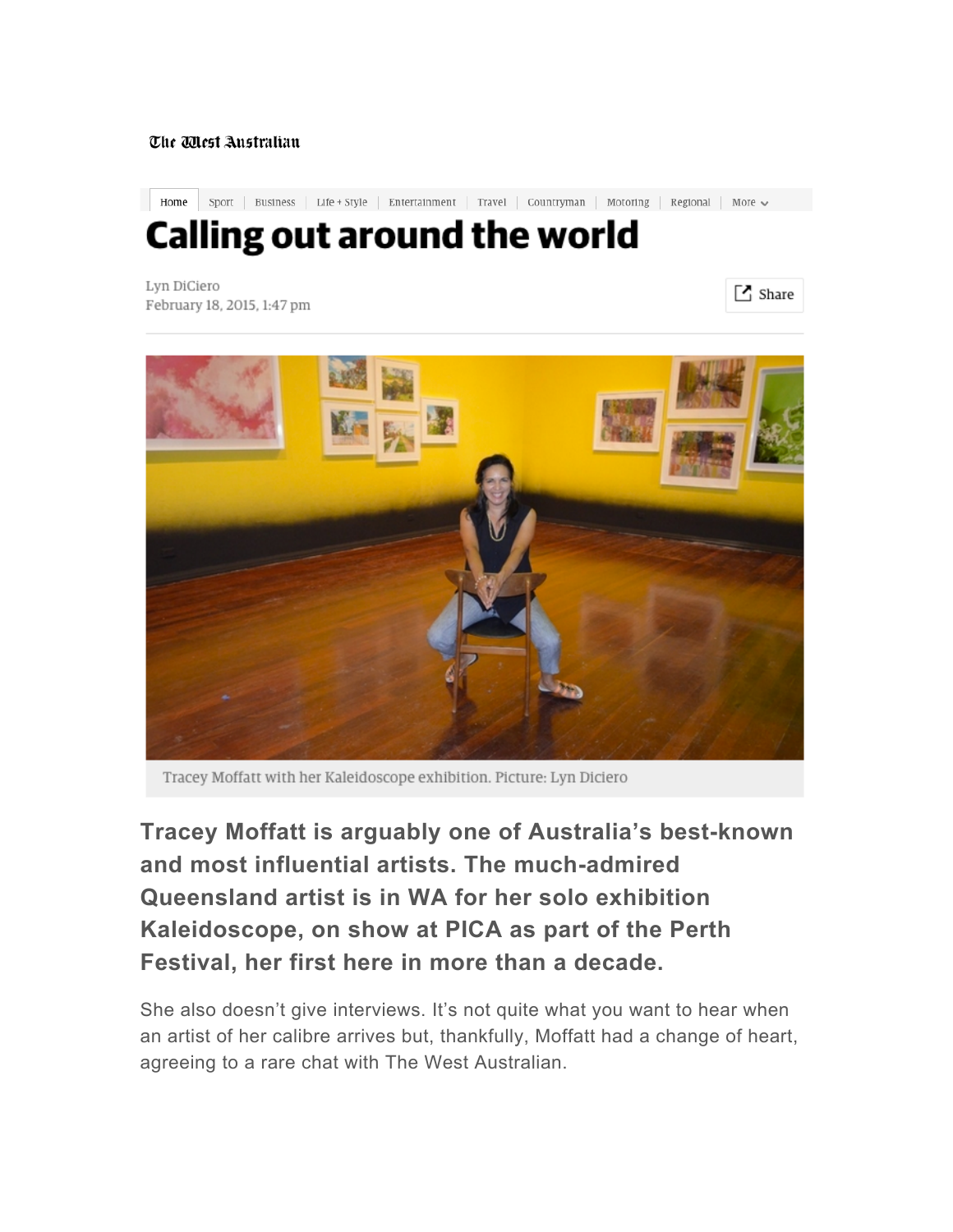Over her long and illustrious career she has managed to avoid interviews like the plague. As a result her work has probably become more written about around the world. Moffatt say she always feels put on the spot. "When I'm in front of my work I'm quite verbal but I'm a little tongue-tied with nothing to look at to trigger a conversation."

Moffatt was based in New York for 12 years before returning to Australia a few years ago. She says she missed nature, beauty and great food. "I never regarded Central Park as nature. The vibe and the life in New York — you can't beat it — the scene, meeting the great art world intelligentsia who are in and out of your house; Calvin Klein sits beside you at a dinner; you get to talk to Jasper Johns. It's quite something."

The exhibition brings together works from her recent Spirit Landscape series, comprising five diverse photographic bodies of work, together with her new video work, Art Calls. She says the art world tends to be less humorous than it could be.

"Culturally it's difficult for me to not have a joke. I'm a party girl basically, so Art Calls is where I Skype and talk to artists all over the world but be very irreverent, and make it fun."

Indeed, the mix of Australian and American artists, filmmakers, designers, dancers, architects and historians who appear in Art Calls at times seem surprised by Moffatt's interviewing technique. Local artist Abdul Abdullah was temporarily lost for words when Moffatt asked him if all the girls were chasing him.

The frank and down-to-earth expose of both interviewer and interviewee continues with subjects such as Destiny Deacon, Jenny Kee, Jan Billycan from the Kimberley and Abdullah's brother, Abdul-Rahman Abdullah. Always one to shake up the norm, Art Calls is Moffatt's method revealed in another medium.

"I wanted the show to feel as if the viewers were personally visiting the artists in their surroundings, and that they were witnessing a play," she says.

As we walk around the exhibition, Moffatt is happy to shed light on the evolution of the works under the Spirit Landscape banner. The series As I lay back on my Ancestral Land features a woman's body in the landscape.